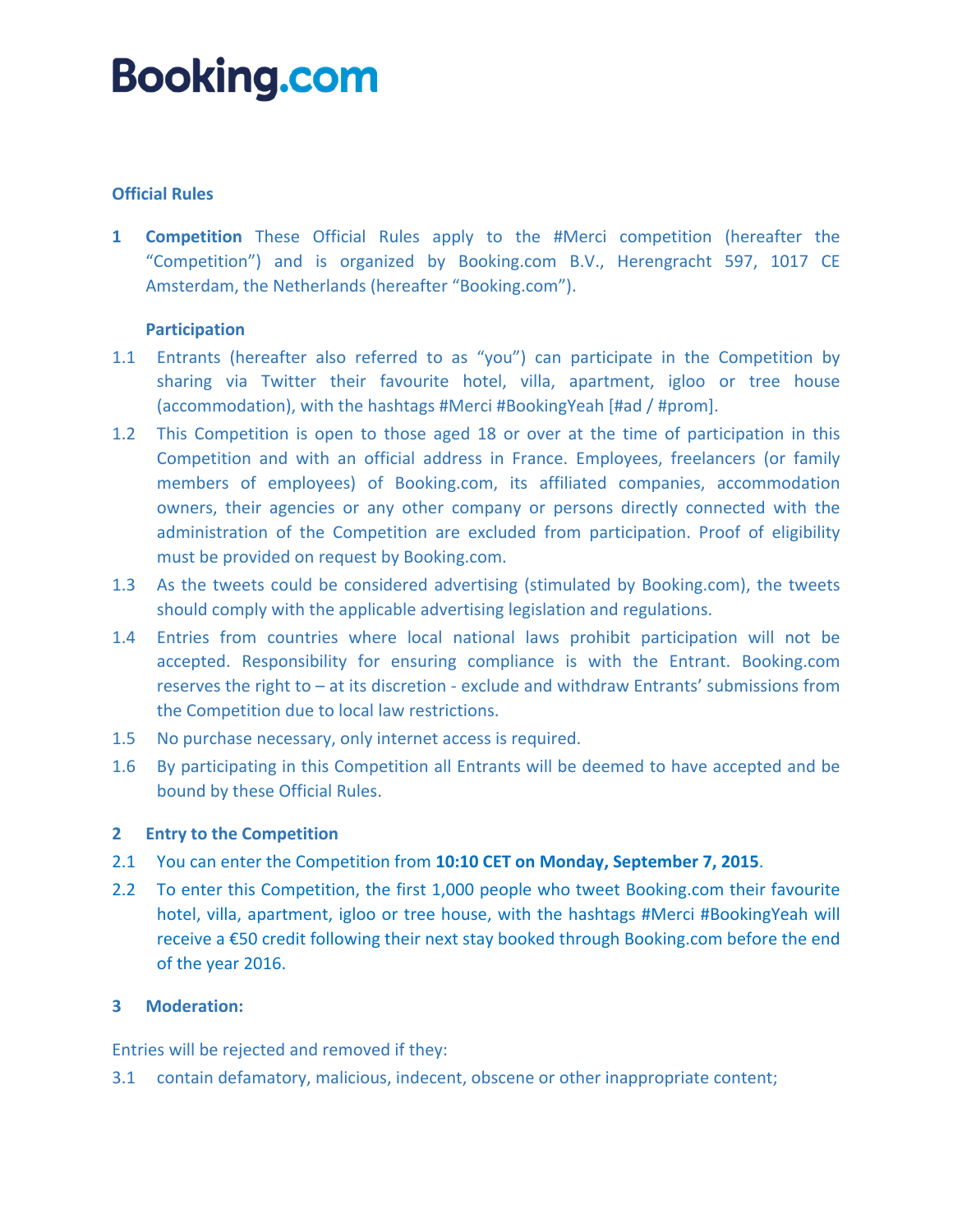- 3.2 include the names, likenesses, photographs, videos or similar of any individual without their express permission;
- 3.3 have not been uploaded specifically for the Competition;
- 3.4 refer to any brand other than Booking.com;
- 3.5 represent a danger to health and safety;
- 3.6 infringe upon anyone rights; and/or,
- 3.7 are or could be considered unlawful or misleading advertising.

## **4 Privacy**

- 4.1 For participation in the Competition, the Entrants acknowledge that their Twitter username will be visible for Booking.com and that it will be visible on the Twitter feed of Booking.com.
- 4.2 The winner may be required to participate in the following publicity forms relating to this Competition: the use of his/her name and their winning tweet may be visible on the Twitter feed of Booking.com.
- 4.3 Booking.com will use information Entrants provide for the purpose of administering this Competition, managing Competition entries, and publishing the winner of the competition as described in these Official Rules.
- 4.4 Booking.com reserves the right to pass on the personal details associated with an entry that causes its concern to the relevant legal or other regulatory authority. Please see the privacy policy of Booking.com (http://www.booking.com/general.engb.html?tmpl=docs/privacy-policy) for further information about how Booking.com collects, uses and shares personal information.
- 4.5 By providing personal data and entering the Competition, Entrants consent (and confirm that they have the consent of any other individual appearing in their entry) to Booking.com's use of their personal information and the submitted Images as detailed in these Official Rules.

### **5 Winner selection:**

The first 1,000 people to tweet Booking.com their favourite hotel, villa, apartment, or even igloo or tree house, with the hashtags #Merci #BookingYeah will receive a  $\epsilon$ 50 credit following their next stay booked through Booking.com before the end of the year 2016, provided the Entrants and the tweets comply fully with the Official rules. Any Entrant and/or tweet that does not comply will be excluded from the competition.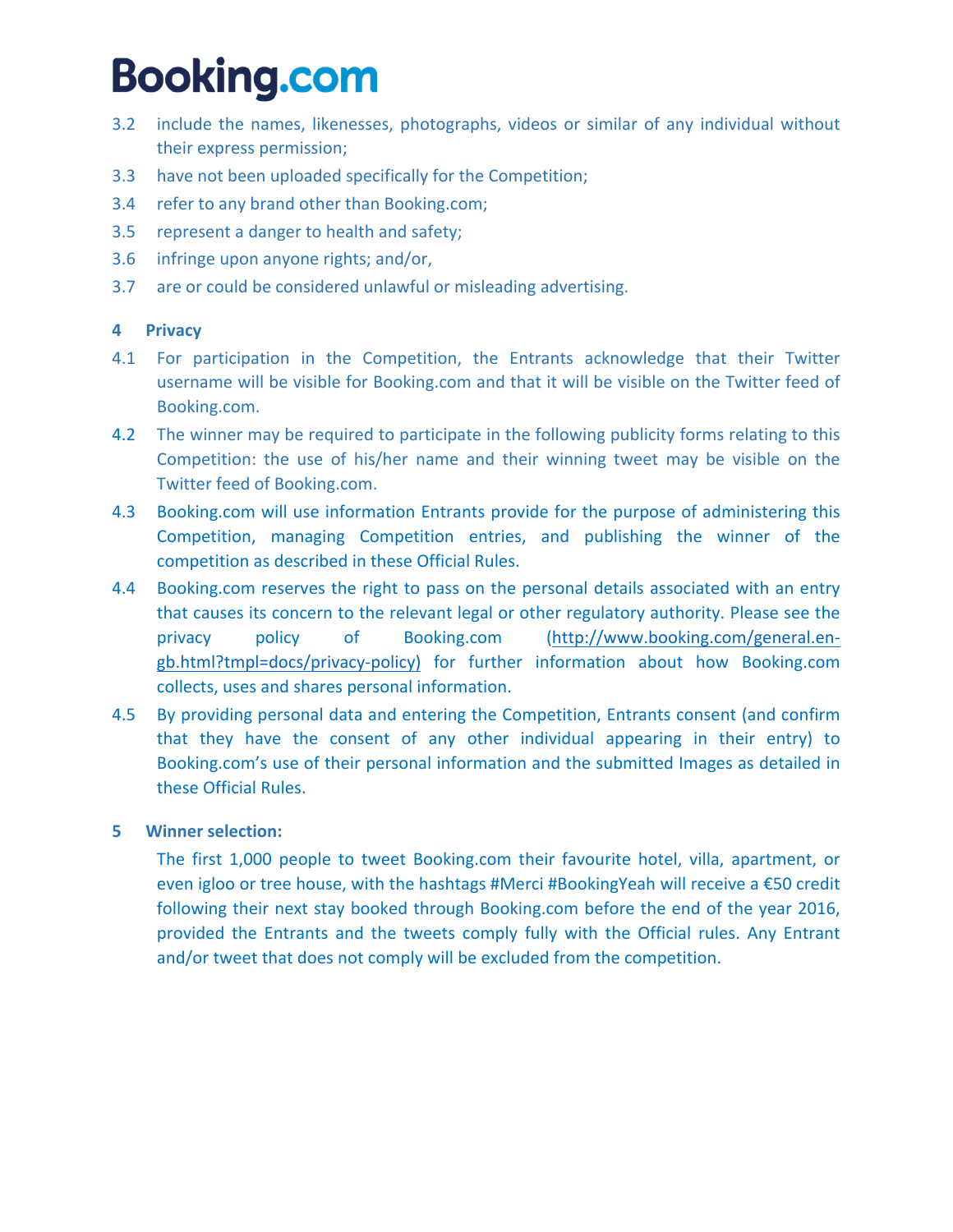### **6 The Prize**

- 6.1 Each winner will receive a  $\epsilon$ 50 credit (hereafter "the Prize") following their next stay booked through Booking.com before the end of the year 2016.
- 6.2 The Prize must be used between the dates of September 9, 2015 through until December 31, 2016.
- 6.3 The winners will be notified via Twitter, followed by an email confirmation with more information regarding redemption of the prize, before September 16, 2015. The winner will have to accept the Prize by responding within seven (7) days after the date of notification (the "Acceptance"). Booking.com may otherwise disqualify the winner at its sole discretion and award the Prize to a runner up. Each new runner up will be offered the Prize according to where they finished in the total standings of runners up, determined by Booking.com at its sole discretion.
- 6.4 The Prize will be paid net (that is subject to the deduction) of all Dutch Game Chance Taxes. However, if the winner resides outside the Netherlands or is a non-Dutch citizen, there may be additional taxes to be paid on the value of the Prize as a result of the laws of the winner's country of residence or citizenship. The winner is solely responsible to comply with any applicable tax legislation in such country related to the Prize. Booking.com will not make or reimburse the winner for any payments required under applicable tax legislation and is not responsible in case of failure of the winner to comply with such applicable tax obligations.
- 6.5 The Prize is nontransferable and there is no cash alternative to the Prize offered in whole or part. Booking.com reserves the right to offer an alternative prize of greater or equal value. The winner should allow up to 28 days for delivery of the Prize as of the receipt of the winner's Acceptance of the Prize by Booking.com.
- 6.6 No responsibility is accepted for entries lost, corrupted or delayed for any reason.

### **7 RESPONSIBILITY**

- 7.1 Booking.com does not take responsibility for network, computer, hardware or software failures of any kind, which may restrict or delay the sending or receipt of Entrant's entry.
- 7.2 Participation in the Competition shall be the sole responsibility of the Entrants. Booking.com shall not be liable for any damage, including without limiting the foregoing, caused injury to any of the Entrants and/or as a result of the participation and/or nonparticipation in the Competition or any part of it.
- 7.3 Entrants bear full responsibility for any content they will share as part of the Competition. Without derogating from the above, the Entrants undertake not to share any content that includes negative and/or slandering statements and/or images with respect to Booking.com and/or its services.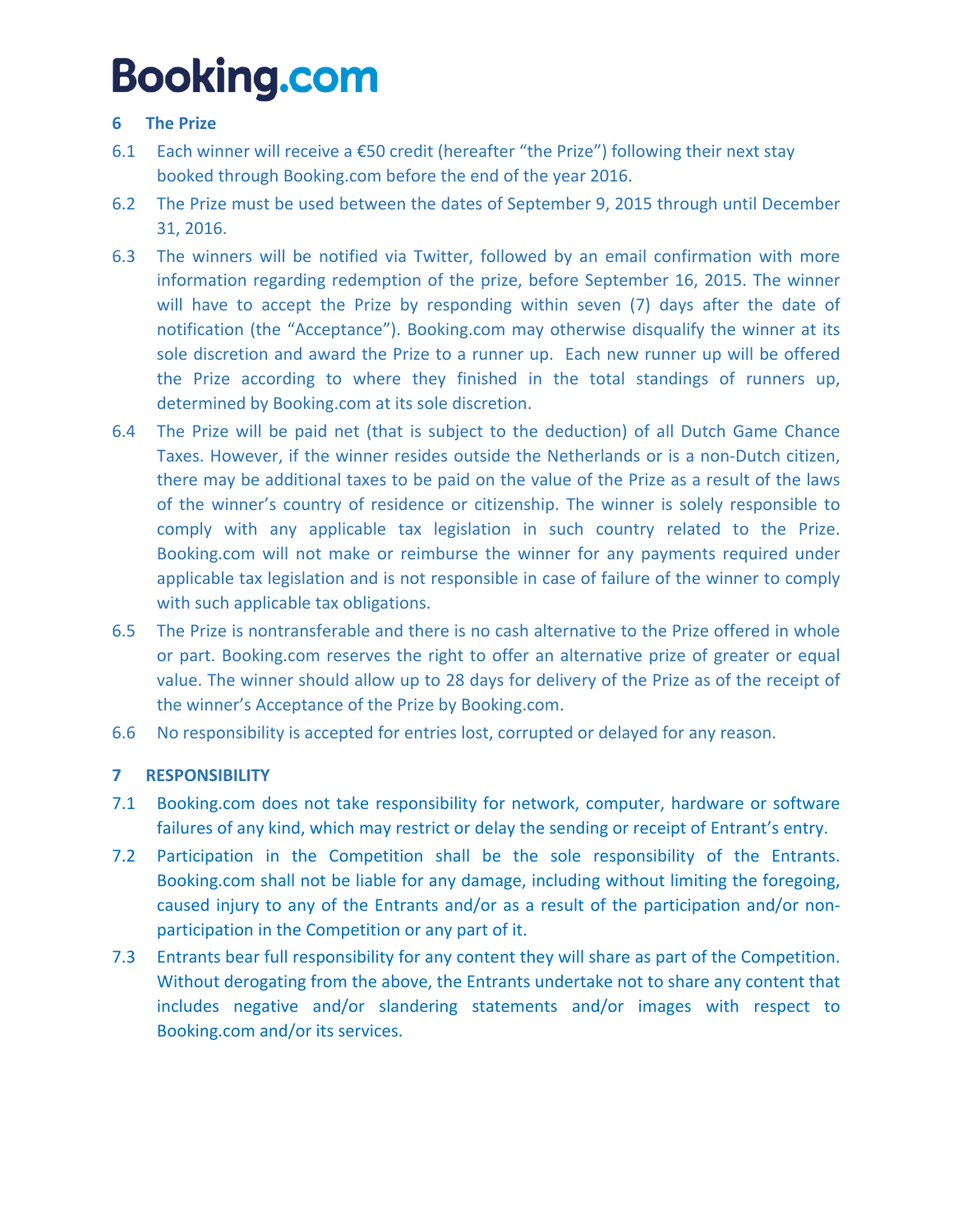- 7.4 Entrants also undertake not to upload any content that infringes any (intellectual property) right, such as copy- and/or personal/privacy rights, of any third party and in addition Entrants are obligated to receive the consent of anyone whose details appear in the shared contents.
- 7.5 Without limiting the foregoing, it is clarified that it is forbidden to upload and/or publish on the website content that is inappropriate and/or sexually abusive and/or any other content that violates any proprietary rights and content whose publication is prohibited by any law.
- 7.6 Booking.com is not responsible for any technical malfunction related to the Competition due to unauthorized access to Booking.com's computers or malfunctions, damage or software issues, hardware and communication lines of Booking.com and/or any of its suppliers and/or its representatives.
- 7.7 Twitter and the Competition activity depends, among other things, on third parties services and/or products. Booking.com is not responsible for any actions or omissions of third parties and will not be liable for any damage and/or loss and/or expense caused to the Entrant and/or any third party as a result of the foregoing.
- 7.8 It is explicitly clarified that Booking.com will not be responsible in case of lack of access, for any reason, of an Entrant or potential Entrant, to Twitter for the Competition.
- 7.9 Booking.com bears no responsibility for the content and/or shape and/or accuracy and/or reliability of the content uploaded to Twitter. Note that in case of any change or cancellation of the Competition or any part thereof, the Entrant will not be entitled to any compensation.
- 7.10 The Entrant hereby exempts Booking.com absolutely, finally and irrevocably from responsibility for any damage, loss or expense of any kind whatsoever, caused and/or will be caused to Booking.com and hereby undertakes to indemnify Booking.com for any damage, loss or expense of any kind whatsoever, including legal expenses, caused and/or will be caused to Booking.com and/or to any third party and which is related, directly or indirectly, to the content sent to and/or any activity or use of Twitter, and that shortly after the first demand of Booking.com and hereby waives fully, finally and unconditionally any claim and/or demand against Booking.com in connection with such content and/or browsing Twitter or the Competition and their use.
- 7.11 By submitting their entry, Entrants warrant and undertake that:
	- a) at the time of entering, any recognizable individual(s) appearing in Entrants' entry and Image have duly accepted to be taken by them and accepted Entrants' Image to be used to enter the Competition;
	- b) Entrants' entry does not infringe any third party rights;
	- c) Entrants' entry does not contain Images or artwork not created by the Entrant;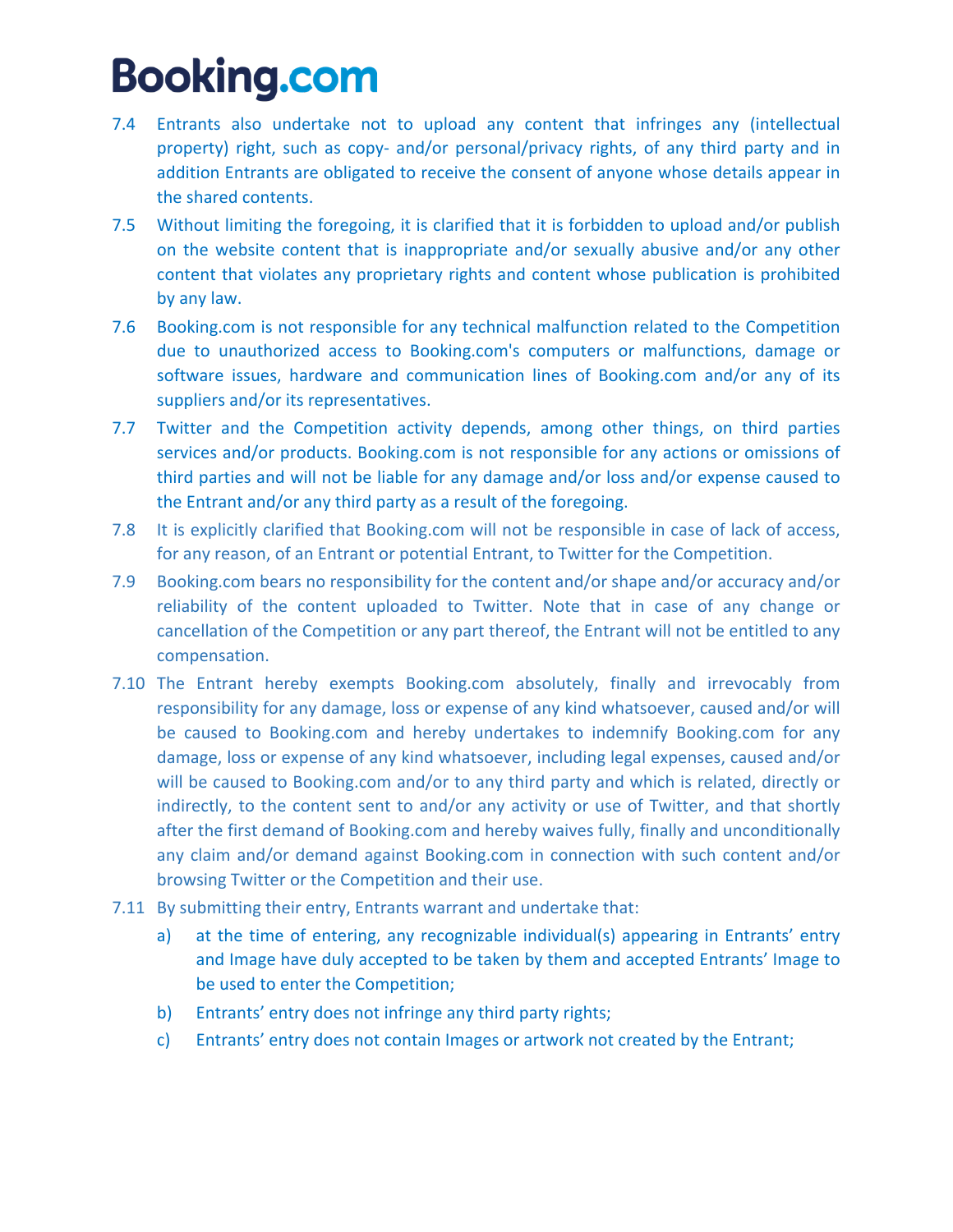- d) Entrants' entry does not infringe any intellectual property rights (excluding any intellectual property rights owned by or licensed to Booking.com), and Entrants' are the legal and beneficial owner of all intellectual property rights in their entry;
- e) Entrants have the right to grant Booking.com the permission and consents necessary to use their entry as set out in the Official Rules, including from any individual(s) appearing in their entry;
- f) Entrants' entry does not feature any person under the age of 18;
- g) Entrants agree that Booking.com may, in its sole discretion, commercially exploit their entry as it sees fit, or elect not to publish, use or exploit their entry (or to cease the same) in accordance with these Official Rules.
- h) Entrants' entry does not contain any defamatory, malicious, indecent, obscene or otherwise inappropriate material, nor anything which may reasonable be considered to be offensive (whether by image, gesture, statement or other material of any kind).

### **8 General**

- 8.1 Booking.com reserves the right to amend these Official Rules at any time.
- 8.2 Except in the case of death or personal injury arising from negligence, or in respect of fraud, and so far as is permitted by law, Booking.com and its associated companies exclude responsibility and all liabilities arising from:
	- a) any postponement or cancellation of the Competition, and
	- b) any changes to, supply of (including, without limitation, Prizes which do not reach the

intended recipient), or use of the Prize, and

c) any act or default of any third party supplier which are beyond Booking.com's reasonable control.

### 8.3 Entrants agree:

- a) to co-operate with and take part in reasonable publicity for and on behalf of Booking.com upon request (which may include, without limitation, press and competitional activities);
- b) not to make any reference to Booking.com, in relation to this Competition (for example, by holding press conferences or making press releases) or use any of Booking.coms' trademarks without prior written approval.
- 8.4 To the extent permitted by law, this Competition shall be governed by and construed in accordance with Dutch law. As far as this Competition is governed by Dutch law, this Competition complies with the Dutch Code on Promotional Games of Chance (Gedragscode Promotionele Kansspelen).